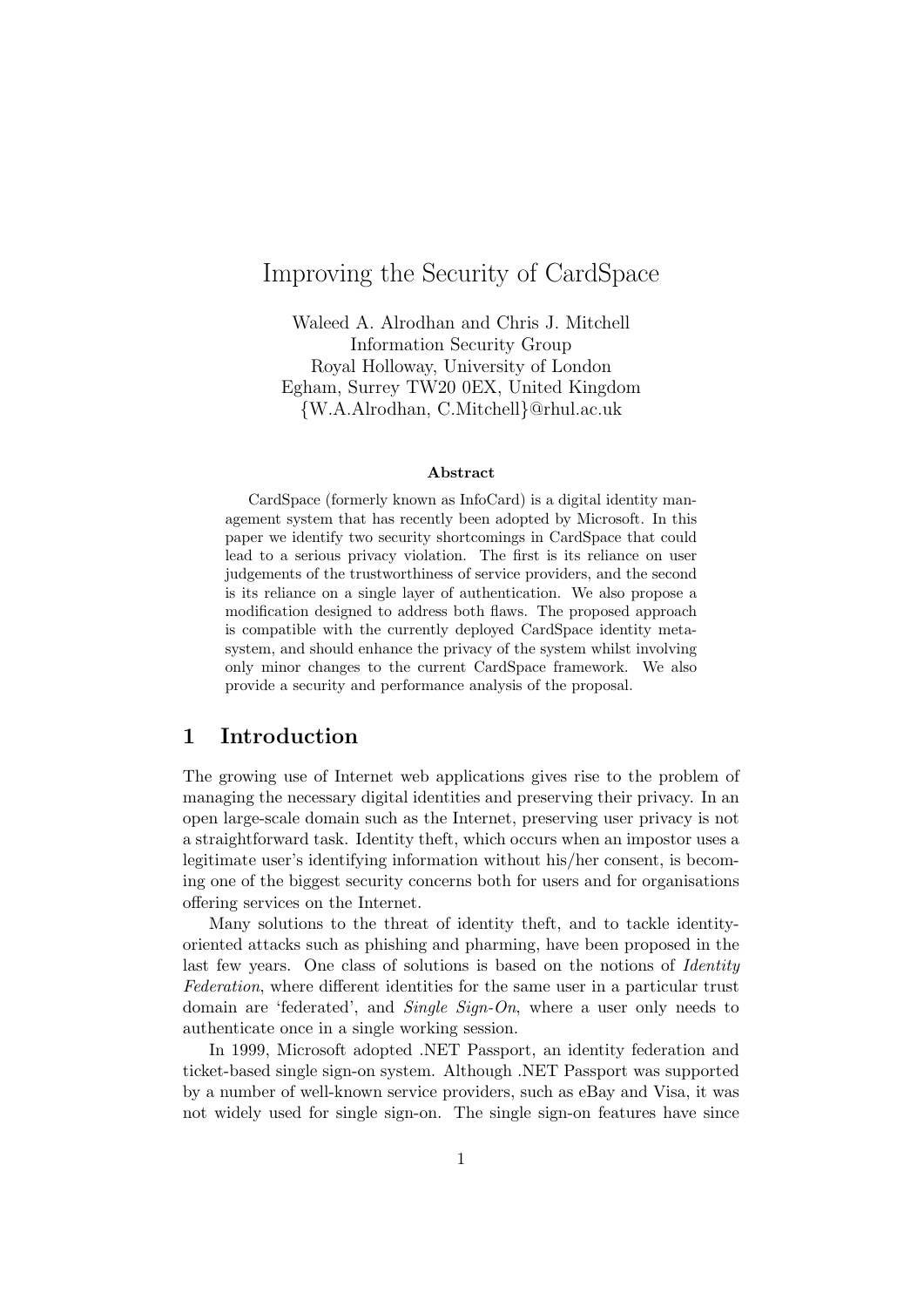been dropped, and Passport now functions simply as a means of logging into Microsoft sites. In 2005, Microsoft published two papers that discuss the "failure" of .NET Passport [5, 12].

More recently, Microsoft proposed a new identity management framework called CardSpace. CardSpace has some similarities to other identity federation systems; however it is not a single sign-on system. CardSpace is designed to reduce the reliance on passwords for Internet user authentication by service providers, and to improve the privacy of personal information.

In this paper we identify significant security and privacy issues in the CardSpace scheme. We focus on two particular security problems, namely its reliance on user judgements of the trustworthiness of service providers, and its dependency on a single layer of user authentication to the Identity Provider. In this paper we propose a solution for these two problems, using the concept of Secured from Identity Theft (SIT) attributes [3] and zeroknowledge cryptographic techniques.

The remainder of this paper is organised as follows. In section 2 we provide a brief overview of the CardSpace framework. In section 3 we describe two security flaws in CardSpace. In section 4 we propose a solution for the security problems discussed in section 3. In section 5 a security and performance analysis of the proposed solution is given, and in section 6 other possible solutions are briefly discussed. Section 7 concludes the paper.

A preliminary version of the solution described in section 4 was given in [1], although the analysis in section 5 extends considerably that given there. Moreover, the alternative solutions given in section 6 have not previously been published.

# 2 Microsoft CardSpace

In this section we provide a brief overview of CardSpace. We then describe the CardSpace framework and message flow.

### 2.1 An Overview

CardSpace is the name for a Microsoft WinFX set of software components that form an identity management system or an identity metasystem, since it is a system of systems. This identity metasystem is designed to comply with the Laws of Identity [5], promulgated by Microsoft.

Digital identities in CardSpace are represented as claims made by one digital subject (e.g. an Internet user) about itself or another digital subject. A claim is an assertion that certain identifying information (e.g. given name, SSN, credit card number, etc.) belongs to a given digital subject [6, 13]. Under this definition, user identifiers (e.g. a username) and user attributes (e.g. user gender) are both treated as claims within the identity metasystem.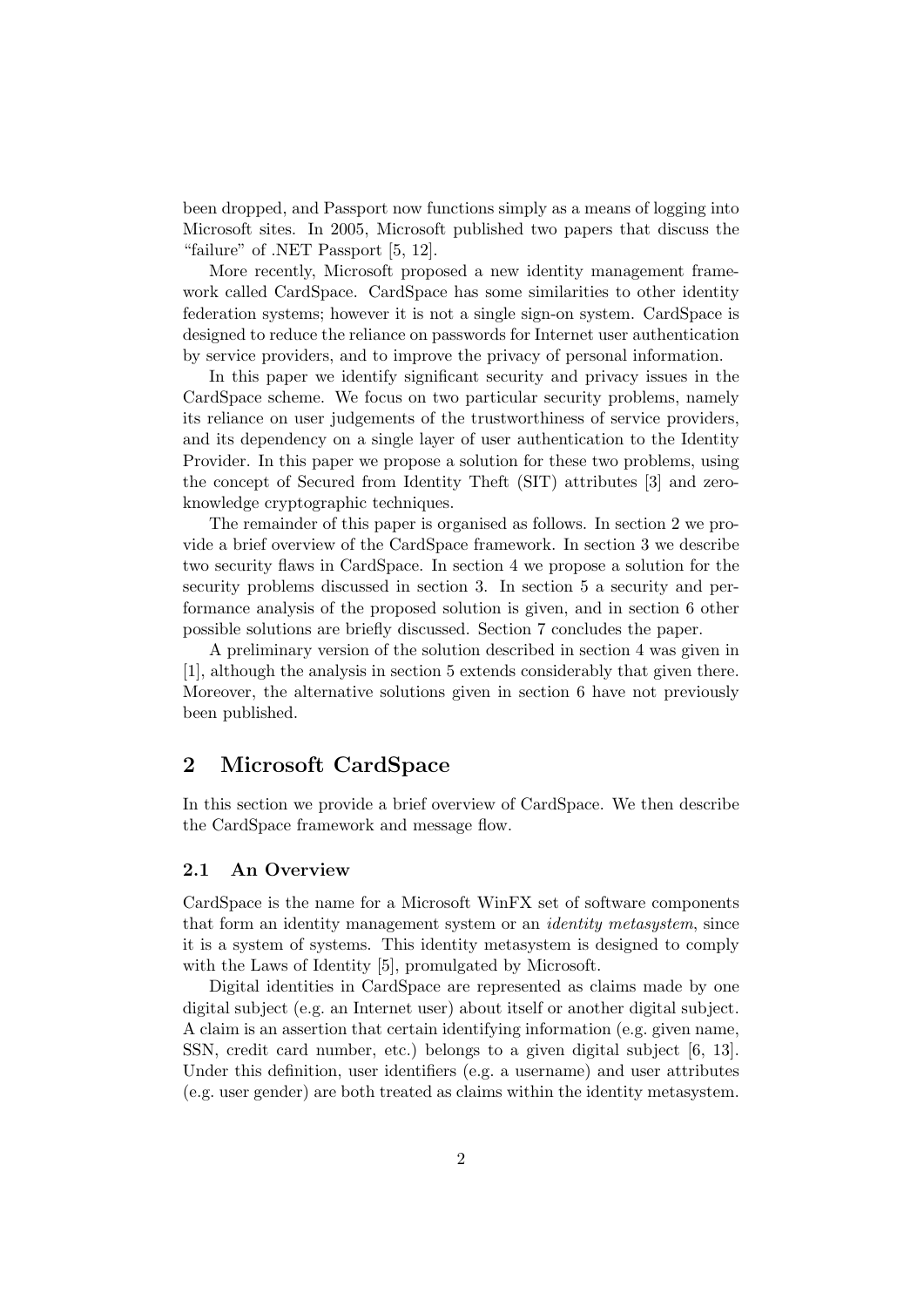CardSpace can be integrated with Microsoft Windows XP and Internet Explorer version 7 (a toolkit is freely available from Microsoft), and has been distributed with Windows Vista. Since CardSpace is an 'open' XML-based framework, CardSpace plug-ins for browsers other than Microsoft Internet Explorer can be developed, such as the Firefox Plug-in<sup>1</sup>.

### 2.2 The CardSpace Framework

The CardSpace framework is based on the identification process we experience in the real world using physical identification cards. Within the CardSpace framework, an identity provider issues a user with a virtual card called  $InfoCard$ , which is an XML file containing (relatively) non-sensitive meta-information about the user. Subsequently, a user can use one of its InfoCards to help identify itself to any service provider who trusts the identity provider that issued the selected InfoCard. InfoCards can also be self-issued by the users themselves.



Figure 1: CardSpace Framework.

Figure 1 provides a simplified sketch of the CardSpace framework. In the figure it is assumed that the user has already been issued an InfoCard by an identity provider (IdP). In step 1, the CardSpace-enabled user agent or the Service Requestor (henceforth abbreviated to CEUA), which is essentially a CardSpace-enabled web browser, requests a service from the relying party (RP), i.e. the service provider. In step 2, the RP identifies itself using a public key certificate (e.g. a certificate used for SSL/TLS), and declares itself as a CardSpace-enabled RP using XHTML code or HTML object tags. After recognising that the RP is CardSpace-enabled, the CEUA retrieves the RP security policy in step 3. This policy contains a list of the claim types that must be asserted about the Internet user (henceforth abbreviated to user) in order for this user to be granted the service, the IdPs that are

 $1<sup>1</sup>$ http://xmldap.blogspot.com/2006/05/firefox-identity-selector.html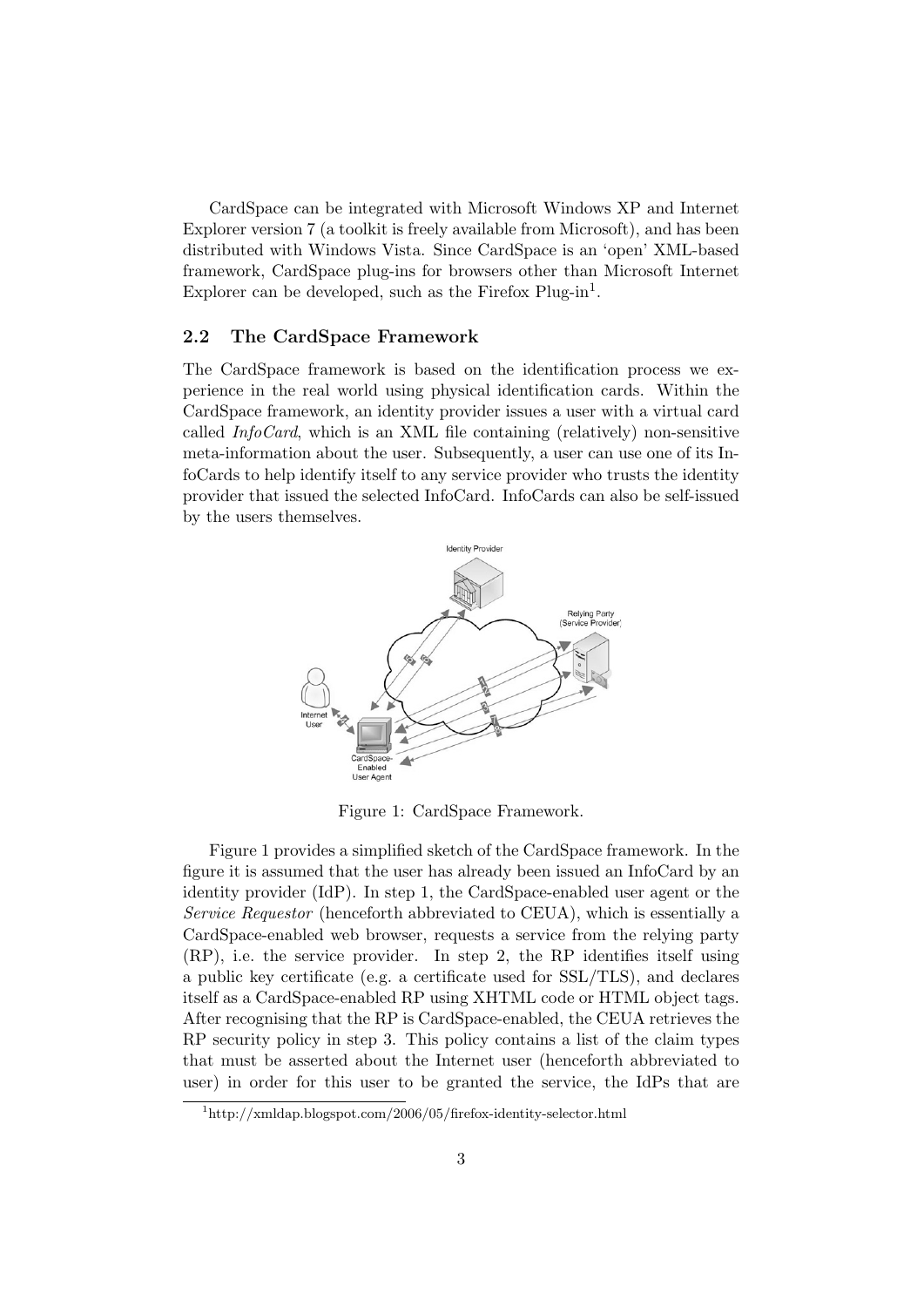trusted to make such assertions, and the types of security token that are acceptable to the RP. The security policy also specifies requirements that must be met by the retrieved security token (e.g. the type of proof key, or the maximum token age). It is important to emphasise here that CardSpace identity metasystem itself does not restrict the type of security tokens, i.e. all types of token can be used within the framework.

In step 4 the CEUA matches the RP's security policy with the InfoCards possessed by the user in order to find one that satisfies the RP's policy. If one or more suitable InfoCards are found, the user is prompted to select an InfoCard from amongst them. After the user has selected an InfoCard, the CEUA initiates a connection with the IdP that issued that InfoCard. The user performs an authentication process with the IdP in step 5.

If the authentication process succeeds, step 6 takes place, in which the CEUA requests the IdP to provide a security token that holds an assertion of the truth of the claims listed within the selected InfoCard; the message that holds this request is called a request security token message. The IdP will then check whether its security policy permits it to generate the requested security token. If so, the IdP will reply by sending a security token within a message called a request security token response message. Finally, the CEUA forwards the security token to the RP in step 7, and, if the RP verifies it successfully, the service will be granted in step 8.

It is worth mentioning here that, after step 6, the contents of the security token can optionally be displayed to the user before proceeding to step 7. Moreover, the RP will get an assertion from the IdP that the security token received was issued to a particular user. This assertion is based on the use of a secret 'proof-key', where a user asserts ownership of a security token by demonstrating knowledge of the proof-key included in the token [14]. This assertion helps to prevent token replay attacks, i.e. where an attacker 'steals' a token for another user. The RP can select one of two types of proof-key:

- 1. Symmetric (default): In this case, the CEUA must reveal the identity of the RP to the IdP. The IdP then generates a secret key, encrypts it with the RP's public key, and inserts it inside the security token. This secret key is sent to the CEUA in step 6 (over an SSL/TLS channel). The CEUA can now use this secret key to prove rightful possession of the security token.
- 2. Asymmetric (recommended by Microsoft): In this case, the CEUA generates an ephemeral RSA key pair, and sends the public key to the IdP. The IdP then inserts this public key inside the security token. The CEUA can now use the corresponding private key to prove rightful possession of the security token.

The CardSpace identity metasystem makes use of XML-based protocols, including the Web Services (WS-\*) protocols and SOAP. The message flows of the CardSpace framework are as follows: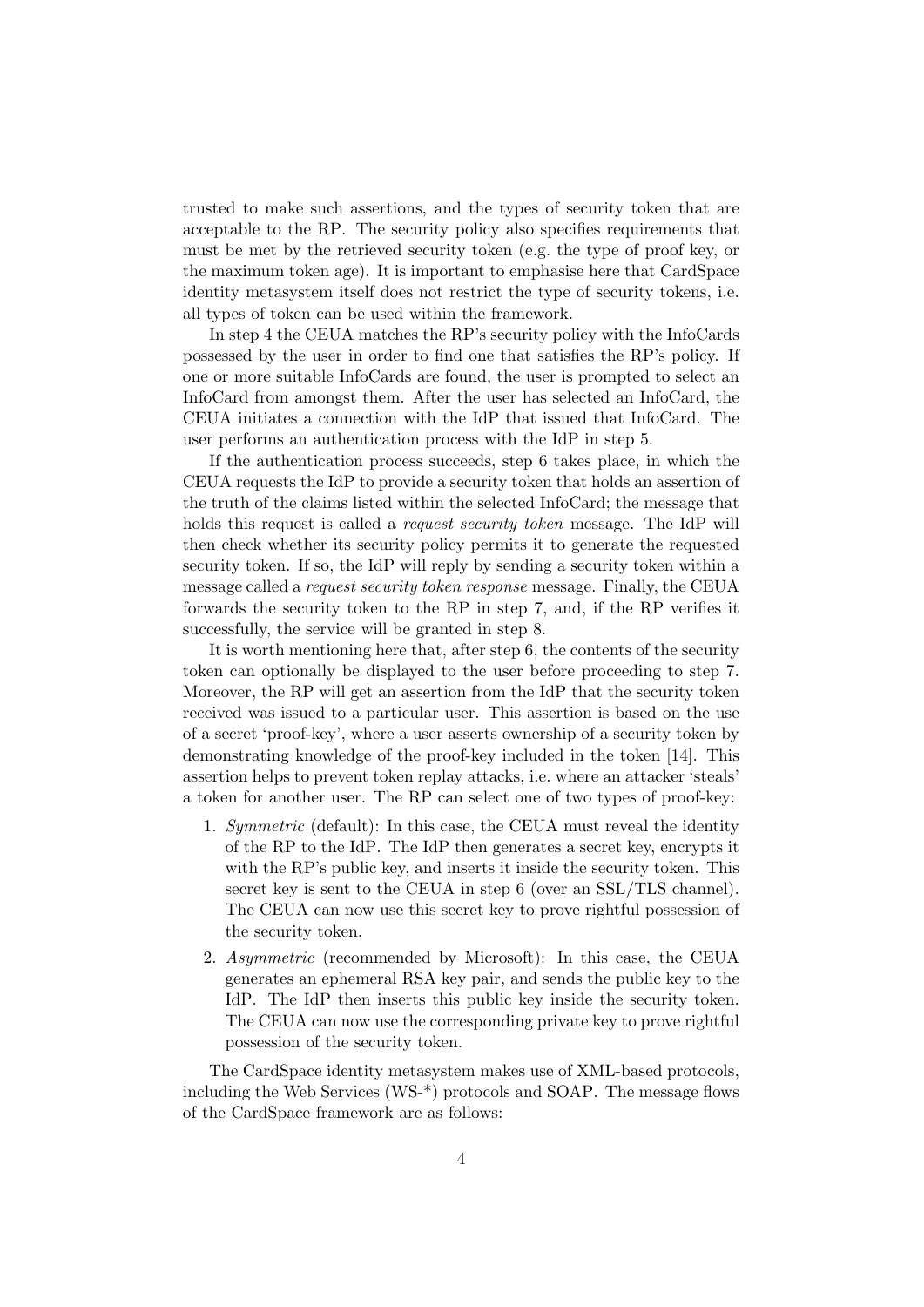- 1. **CEUA**  $\rightarrow$  **RP** : HTTP GET Login HTML Page Request
- 2.  $RP \rightarrow CEUA$ : HTML Login Page + InfoCard Tags (XHTML or HTML object tags)
- 3. CEUA  $\leftrightarrow$  RP : CEUA retrieves security policy via WS-SecurityPolicy
- 4. **CEUA**  $\leftrightarrow$  **User** : User picks an InfoCard
- 5. **CEUA**  $\leftrightarrow$  **IdP** : User Authentication
- 6. **CEUA**  $\leftrightarrow$  **IdP** : CEUA retrieves security token via WS-MetadataExchange and WS-Trust
- 7. **CEUA**  $\rightarrow$  **RP** : CEUA presents the security token via WS-Trust
- 8.  $\mathbb{RP} \to \mathbb{CEUA}$  : Welcome, you are now logged in!

WS-MetadataExchange [7], WS-Trust [9] and WS-SecurityPolicy [10] messages are transported over SOAP. The messages in steps 3, 5, 6 and 7 must be carried over an SSL/TLS channel to preserve their confidentiality. It appears reasonable to assume that the most commonly used security token type will be a SAML assertion, carried over SOAP. The integrity of the security token is preserved using an XML-Signature as part of the WS-Security [15] protocol.

# 3 Security Limitations of CardSpace

We next discuss certain security limitations of the CardSpace framework. One such limitation is its reliance on DNS names to identify the IdPs and the RPs. If the DNS server is controlled by an attacker, it can direct the identity metasystem parties to false websites. This problem is common to many current Internet identity management solutions, and is very difficult to address. Probably the only long term solution to this problem is to hope that the use of DNSSEC [2], or some other secure address resolution solution, will become widespread.

Another limitation is that, in the default scenario for the CardSpace framework, the IdP is aware of the identities of the RPs to which the user attempts to log in. Accordingly, the IdP can learn about the behaviour of users on the web. Although there is an alternative scenario, we believe that this is a potentially serious privacy violation. One solution to this issue is to hope that, at some future time, use of the CardSpace option in which RPs remain anonymous becomes the norm.

In the remainder of this section we focus on two particular security limitations of the CardSpace framework which we believe are particularly significant, namely its reliance on the user's judgement of the trustworthiness of the RP and on a single layer of authentication. These two issues are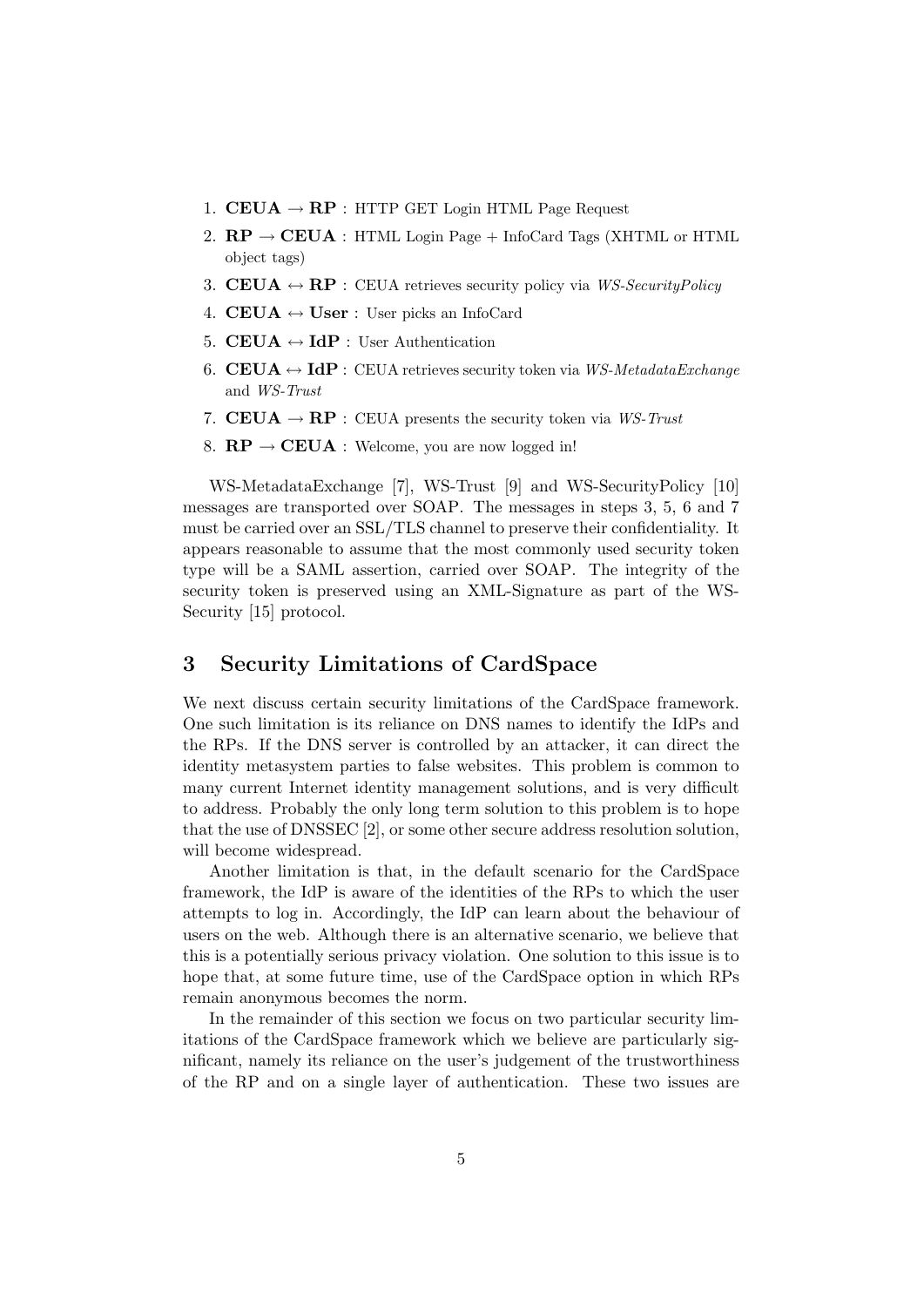addressed here partly because of their potential seriousness, and partly because, unlike other issues, no solution appears to be in place, even for the long term.

#### 3.1 Judgements of RP Trustworthiness

The user judgement regarding the honesty of the RP is a security-critical task. As described in section 2.2, the RP will obtain personal information belonging to the user in the form of 'asserted claims' within a security token, as sent in step 7 of the message flow. Thus, if the RP is not trustworthy, it could gather information about users and potentially use this information in unauthorised ways. Accordingly, any misjudgement of the trustworthiness of an RP could result in a serious privacy violation. Hence, the task of judging the honesty of the RP is a very important one.

In the CardSpace framework, as described in section 2.2, when the user is prompted for its consent to be authenticated to an RP using a particular InfoCard, the user makes a judgement regarding the trustworthiness of the RP based on one of:

- 1. a high-assurance public key certificate belonging to the RP,
- 2. an 'ordinary' public key certificate belonging to the RP (e.g. a certificate used for SSL/TLS), or
- 3. no certificate at all.

Obviously, in the third situation the user has no evidence of the honesty of the RP [6].

Microsoft recommends the first option, i.e. the use of a high assurance certificate [4, 14] (also referred to as a 'higher-value', 'higher-assurance' or 'extended validation' certificate). Such a certificate is an X.509 certificate that is only issued after a rigorous and well-defined registration process, unlike the CA-specific procedures used for issuing certificates commonly employed as the basis for SSL/TLS security. A high assurance certificate might include a digitally signed bitmap of the RP's company logo, in order to make it easier for the user to identify the certificate holder<sup>2</sup>. Figure 2 shows an example of a CardSpace message to the user describing a high assurance certificate issued by 'Verisign' to a company called 'Overdue Media'. The 'check mark' beside a certificate's field is an indication that the certificate issuer has assurance of the veracity of that field.

In general, it would appear that a typical user is not qualified to make such a security critical decision. Most users do not pay much attention

<sup>&</sup>lt;sup>2</sup>The inclusion of such a logo is discussed in a number of documents circulated by Microsoft [6, 14], although the latest version of the draft standard for extended validation certificates [4], as published by the CA/Browser Forum, does not mandate the inclusion of a logo. Whether or not such a requirement will be included in the standard at a later date remains unclear.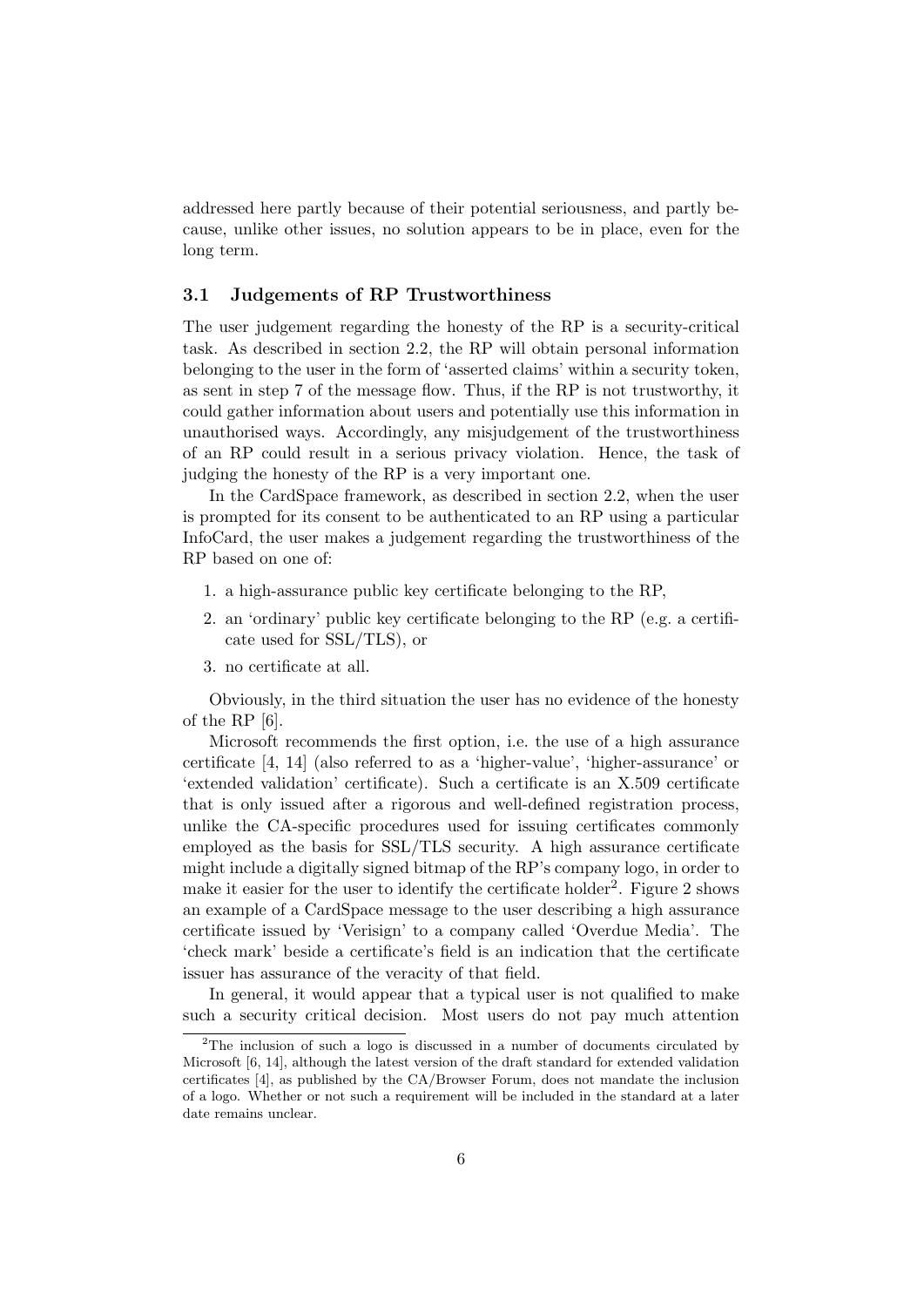

Figure 2: An example of a higher-value certificate [6].

when they are asked to approve a digital certificate, either because they do not understand the importance of the approval decision, or because they know that they must approve the certificate in order to get access to a particular website. RPs without any certificates at all can be used in the CardSpace framework (given user consent), and this leads to a serious risk of a privacy violation. If we consider the potentially massive number of RPs, it is likely that (at least initially) many of them will not possess a high assurance certificate. Even in the case where an RP does have a high assurance certificate and the user is careful, the user may be deceived by a company name or logo that is similar to that used by a legitimate RP (although in principle this should be prevented by the registration process for a high assurance certificate).

It is important to emphasise that this problem is less critical in some other identity management frameworks, such as those of the Liberty Alliance Project<sup>3</sup> and OpenID<sup>4</sup>. In the Liberty Alliance framework, no personal information is revealed to the service provider (or the RP); the RP gets only an assertion from the IdP that a particular user has been authenticated using a specific authentication method. The only framework-related problem arising from trusting an imposter RP within the Liberty Alliance framework would be revealing information about the existence of a relationship between a user and a certain IdP [17]. That is, the problem arises in CardSpace because CardSpace allows claims about users to be handled in a transparent way. These claims could contain extremely sensitive user information, and a user may not be aware what user information is being passed to the RP (even though the CardSpace interface may provide a list).

<sup>3</sup>http://www.projectliberty.org

<sup>4</sup>http://www.openid.net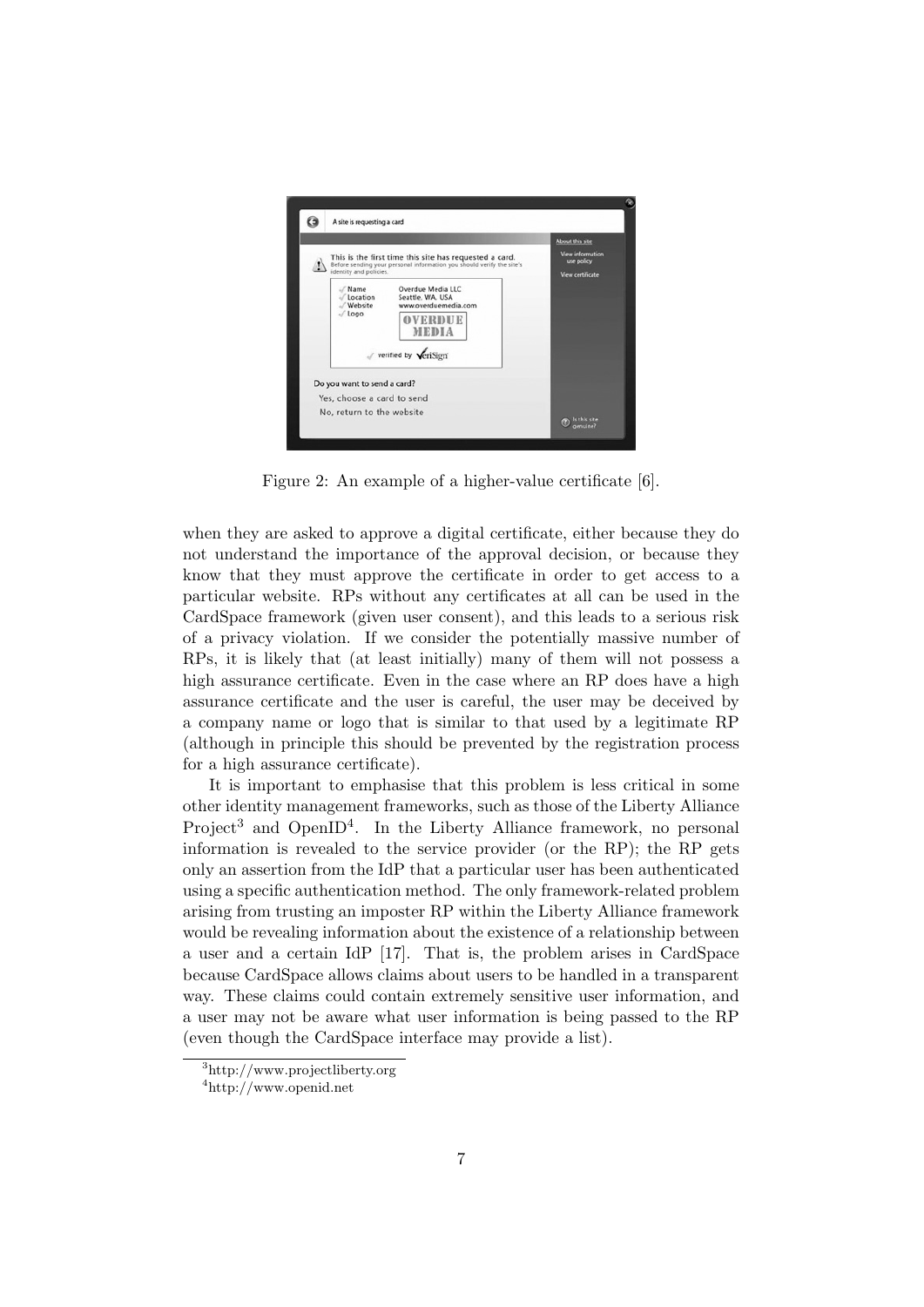### 3.2 Reliance on a Single Layer of Authentication

As discussed in section 2, the security of the CardSpace identity metasystem relies on the authentication of the user by the IdP. In a case where a single IdP and multiple RPs are involved in a single working session, which we expect to be a typical scenario, the security of the identity metasystem within that working session will rely on a single layer of authentication, i.e. the authentication of the user to the IdP. This user authentication can be achieved in a variety of ways (e.g. using an X.509 certificate, Kerberos v5 ticket, self-issued token or password); however, it seems likely that, in the majority of cases, a simple username/password authentication technique will be used.

If a working session is hijacked (e.g. by compromising a self-issued token), or the password is cracked (e.g. via guessing, brute-force, key logging, or dictionary attacks), the security of the entire system will be compromised. It is fair to mention here that most of the deployed Internet identity management solutions, such as Liberty and OpenID, suffer from the same vulnerability.

# 4 Improving the Security of CardSpace

In this section we describe a scheme designed to address both of the major security limitations discussed in section 3, (i.e. reliance on a user judgement of RP trustworthiness and a single layer of authentication). It is based on the concept of Secured from Identity Theft (SIT) attributes [3], which is based on Schnorr's zero-knowledge protocol [8, 16]. We treat the claims within the CardSpace framework as SIT attributes.

The goal is to prevent the need to reveal the actual values of the claims to any party within the CardSpace framework. This means that no party will have to trust any other party to the level that it has to reveal the actual values of the claims to it.

The scheme operates as follows. Instead of including the actual value of the claim in the security token in step 6 of the message flow illustrated in section 2.2, the IdP will include data computed using the value of the claim. It must not be feasible for the CEUA or the RP to deduce the value of the claim using only this data. It merits mentioning here that the structure and the content of the security token will remain the same (e.g. time-stamps, pseudonyms, signature values, etc.), except the part that includes the actual value of the claim. We now examine the operation of the scheme in greater detail.

It is important to note that this scheme is not intended to replace the use of extended validation certificates. Such certificates, particularly if they include a readily recognisable item such as a corporate logo, are a potentially valuable way of improving user understanding of authentication issues.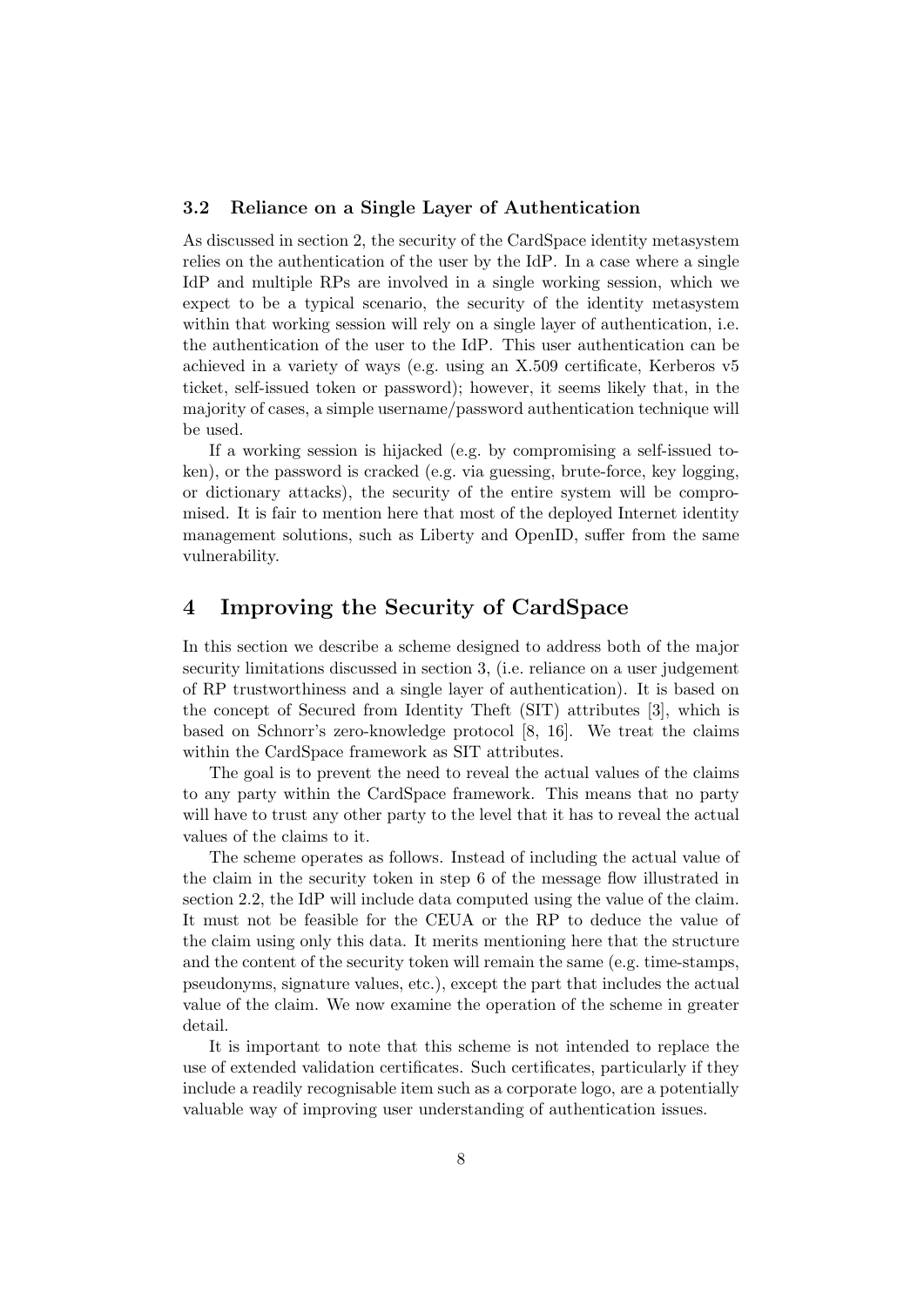#### 4.1 Protocol Requirements

Prior to use of the protocol, the Identity Provider must select three domain parameters, p, q and g, where p and q are large primes satisfying  $q|(p-1)$ , and g is an element of multiplicative order q in  $\mathbb{Z}_p^*$ . These domain parameters must be made known to the CEUA and RP in a reliable way, e.g. by inclusion in a certificate signed by a trusted CA. The IdP, CEUA and RP are all required to know the actual value of the claim prior to the protocol run, or at least know that it lies within a small set of possible values (this can be achieved by requiring the user and the RP to conduct a registration procedure prior to use of the protocol, in which the user registers the claim values that can later be asserted to this particular RP).

#### 4.2 Protocol Steps

The following protocol (see [8, 16]) forms the basis of the proposed solution.

- 1. IdP  $\rightarrow$  CEUA :  $s = g^{-c}$  mod p [where c is the claim value, and s is included in a security token].
- 2. **CEUA**  $\rightarrow$  **RP** : *s*,  $d = g^r$  mod p where r is a random integer  $(1 \leq r \leq q-1)$  chosen by the CEUA].
- 3. **RP**  $\rightarrow$  **CEUA** : e [e is a random integer  $(1 \le e \le 2^t)$  chosen by the RP, and t is a security parameter.
- 4. **CEUA**  $\rightarrow$  **RP** :  $y = r + ec \mod q$
- 5. **RP**: if  $d = g^y s^e \mod p$ , then user authentication is successful.

All the messages sent in the above protocol must be conveyed over a channel that protects both confidentiality and integrity (e.g. an SSL/TLS channel). The protocol can easily be integrated with the currently deployed CardSpace identity metasystem; indeed, no changes to the metasystem are required. However, some minor changes must be made to the framework and the way that each party handles the security tokens. Steps 1, 2 and 5 of the above protocol should be integrated with steps 6, 7 and 8, respectively, of the message flow described in section 2.2. The value s should be digitally signed by the IdP by including it within the security token (e.g. using an XML-signature within a SAML assertion).

After the second step of the protocol above, the RP knows that the IdP is asserting a claim, from the inclusion of  $s = g^{-c}$  mod p in the token; if, moreover, the RP knows in advance the expected value of c, then it can use the received value s to verify whether the  $IdP$  is asserting this expected value or not. Also, if the RP knows that  $c$  lies within a certain small set of values, then the RP can determine which is being asserted by a simple trial and error process; however, if the set of possible values for  $c$  is very large, then the RP does not learn anything about the asserted claim. After the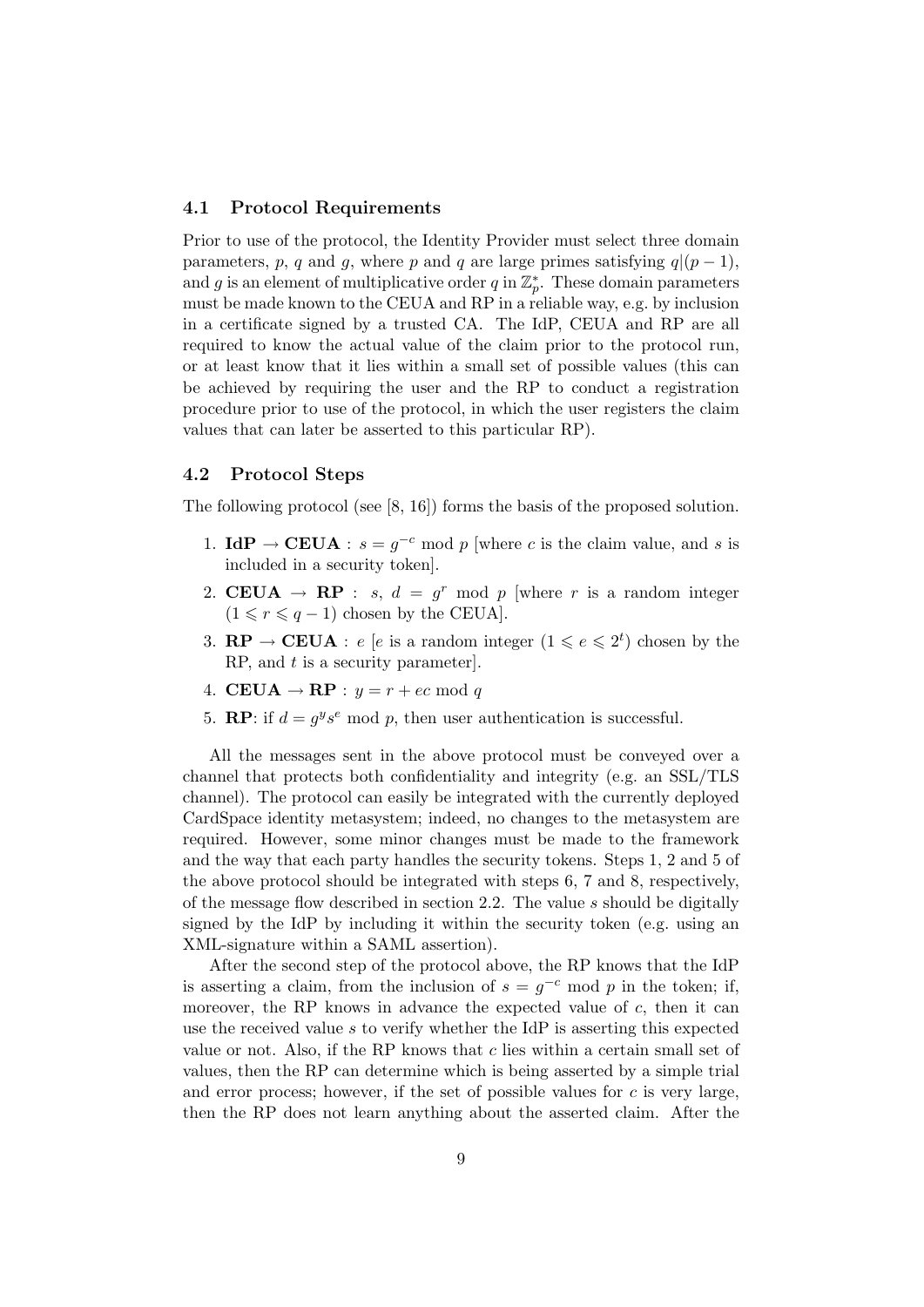protocol has completed, and if user authentication is successful, then the RP can grant the service to the user. Not only does successful completion of the protocol mean that the IdP is asserting the claim regarding the user, but it also proves that the user knows the claim value c, providing an additional layer of user authentication. Of course, the strength of this additional layer of authentication will depend on whether the claim is readily guessable by a third party.

The protocol thus enables the IdP to assert a claim about the user, and for the user to confirm knowledge of this claim, without revealing the claim to the RP. This means that the user does not need to trust the RP not to misuse a revealed claim. Also note that the scheme has the advantage that it does not require any additional key management.

In the case of self-issued tokens, there is no IdP in the framework. The user must include the value  $s = g^{-c}$  mod p instead of the actual value of the claim in the security token.

The above scheme is based on a specific cryptosystem, namely the Schnorr protocol. It would be possible to replace this scheme with any other scheme with similar properties. More specifically, we require a protocol which enables both the CEUA and the RP to prove knowledge of the a claim c, so that the RP knows that they both know the claim, but so that the data is not revealed in this process. The particular advantage of the Schnorr scheme in this context is that achieves all the objectives in an efficient way, and can be seamlessly incorporated into the CardSpace message flows.

# 5 Analysis

We now provide a security and performance analysis of the scheme.

### 5.1 Security

We first consider the scheme's security properties.

### 5.1.1 Addressing the CardSpace Security Limitations

In section 3 we discussed certain security limitations of the CardSpace framework. In particular, we highlighted its reliance on the user's judgement of the trustworthiness of the RP, and on a single layer of authentication. We believe that the scheme proposed in section 4 addresses both these security limitations.

The scheme avoids the need to rely on the user's judgement of the trustworthiness of the RP by avoiding the need for trust between the user and the RP. In the revised protocol the user does not reveal personal information to the RP. Instead, the user demonstrates knowledge of this information. Of course, the user will still have to trust the RP at least once, in order to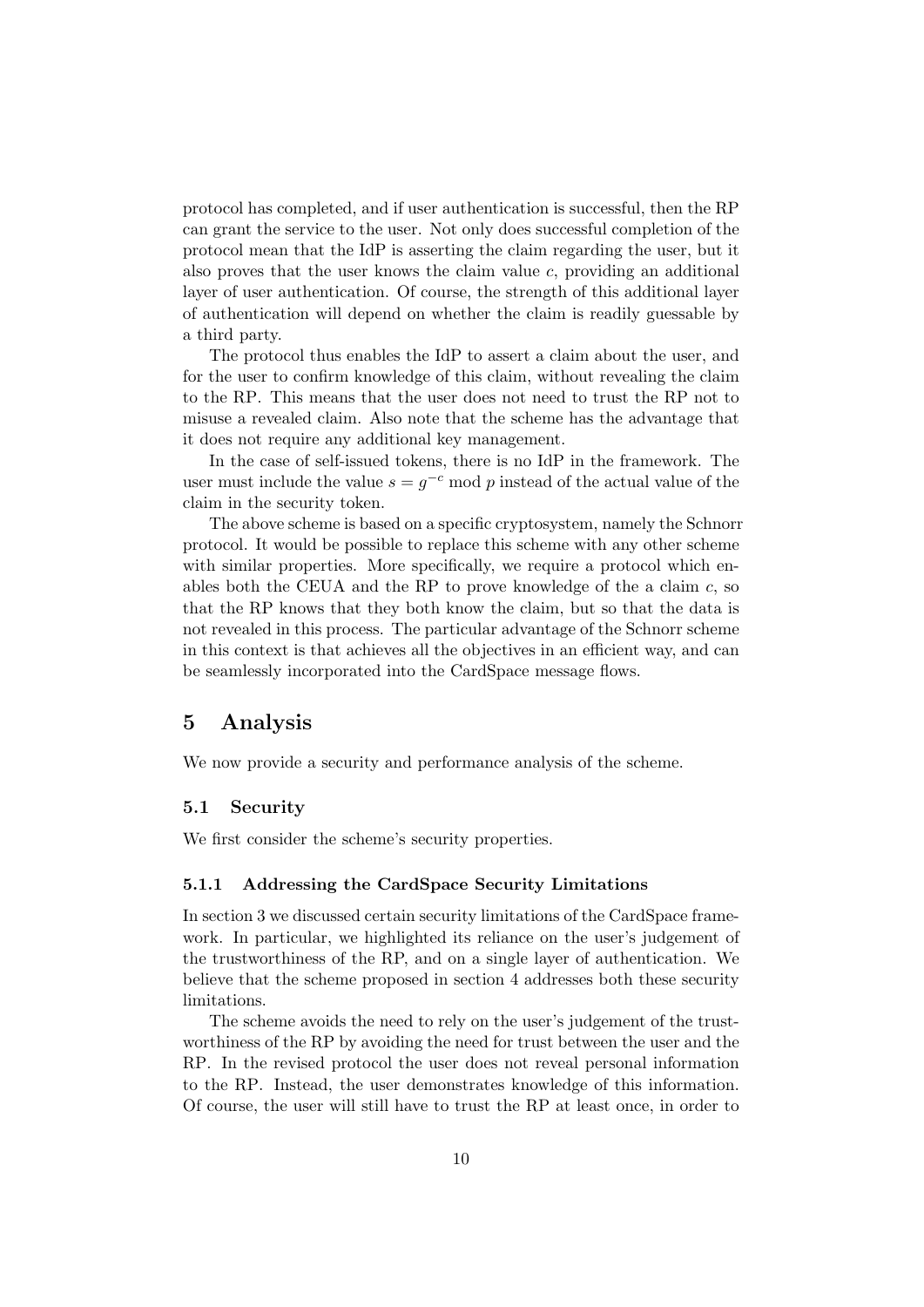register her/his personal information with that RP (e.g. when he/she first registers with that RP), and this trust is likely to be based on a public key certificate (e.g. the RP's SSL certificate). However, it appears reasonable to assume that the user will be more careful during this one-off registration procedure than in routine use of the RP service.

The modified protocol no longer relies on a single layer of authentication. If the working session is hijacked (e.g. by compromising a self-issued token), or the user's password is cracked, the security of the system will not be totally breached, since the solution adds a new layer of authentication. When trying to log-in to an RP, an attacker will not be able to demonstrate knowledge of the user's personal information, and hence the RP will not let the attacker log in. Moreover, the attacker cannot learn the user's personal information, since the claim values will not be included in the security token.

#### 5.1.2 Privacy

We believe that the scheme should increase the privacy level of CardSpace users. As shown in section 4, claim values are not revealed at any stage. This is a significant enhancement to the privacy of CardSpace.

Unlike in the currently deployed CardSpace identity metasystem, the user does not have to reveal the identity of the RP to the IdP. This should also enhance the privacy of the users.

The scheme implicitly assumes that the number of possible values for a claim c is greater than  $2^{128}$  (see also section 5.1.3 below). As a result, it should be computationally infeasible for an adversary to deduce the value of c from the value s (assuming that the Discrete Logarithm problem is difficult  $[11]$ ).

The proposed scheme satisfies the requirements of law 2 of Microsoft's own laws of identity to a greater degree than the currently deployed CardSpace identity metasystem, where this law states that only the minimum amount of identifying information must be revealed.

#### 5.1.3 The Guessing Problem

Since the scheme is based on disguising user personal information, there is always the risk of an attacker guessing this information and breaking the second layer of authentication that the scheme provides. Some claims can easily be guessed, especially for 'user-oriented' attacks where information about the user is already known by the attacker. Examples of such claims include first name, home country, age, and marital status. If an attacker successfully broke the CardSpace first layer of authentication (which might, for example, be password-based), then she/he could try to guess a particular claim and verify whether or not her/his guess is correct before forwarding the security token to the RP. This can be done using the publicly known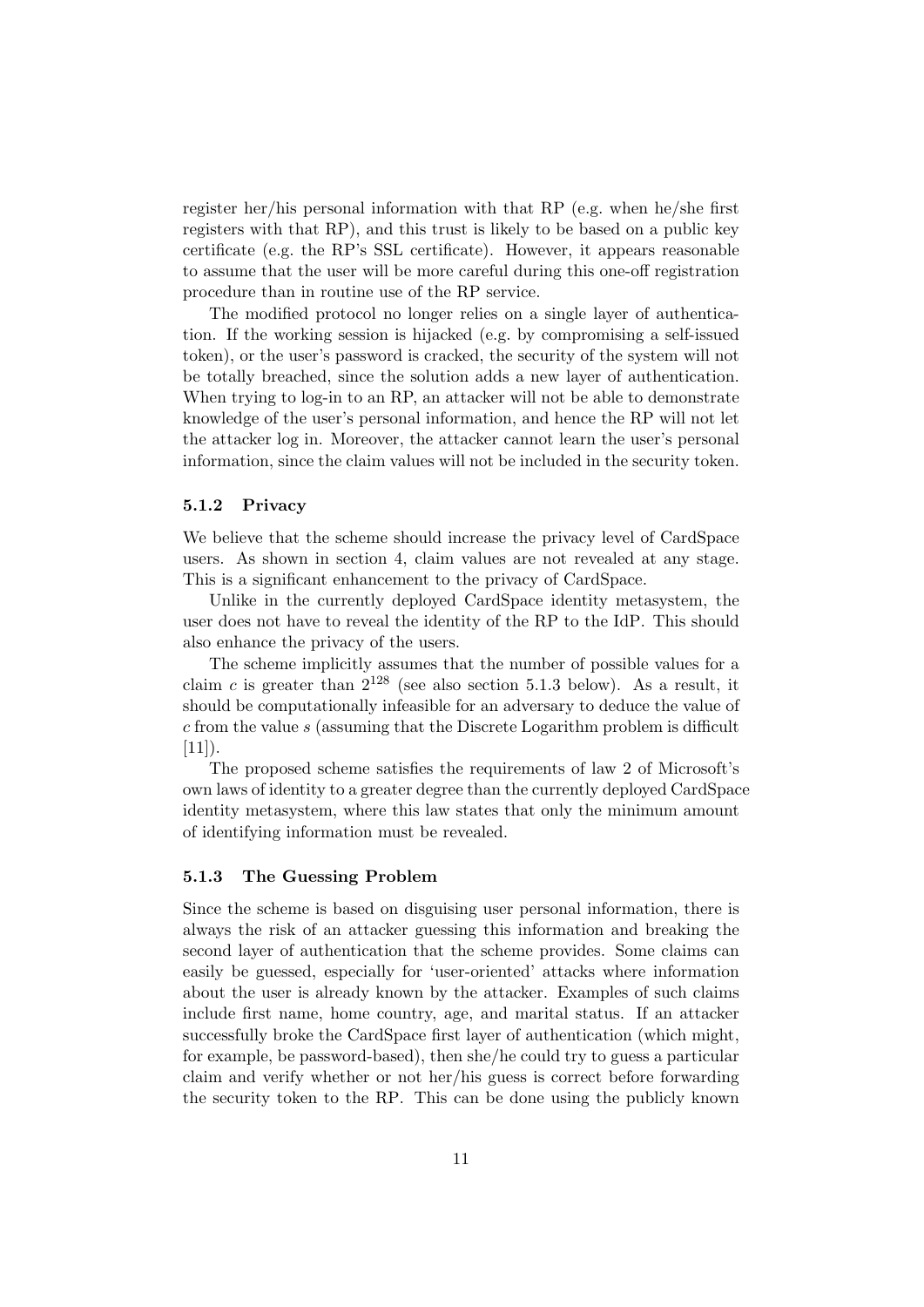parameters p and q and the value s received in step 1 of the protocol run.

We propose two possible solutions for this problem. The first, which we recommend, requires the RP to choose 'hard to guess' claims to be asserted by the IdP, such as a combination of a series of attributes, such as mother's maiden name, social security number and credit card number. Since a successful guessing attack, if combined with breaking the first level of authentication, would allow an imposter user to log in to an RP, the RP could protect itself by requesting claims that cannot easily be guessed. Indeed, many Internet service providers already rely on 'hard to guess' personal information to authenticate users when they forget their passwords.

Another approach would be for the IdP to mask the value  $c$ , e.g. by using the value  $c+x$  instead of c, where x is a random value selected by the IdP. The value of x can then be shared with the RP by encrypting it using the RP public key and inserting it into the security token. However, this solution requires the user to reveal the identity of the RP to the IdP, and this removes one of the advantages of the scheme (as discussed in section 5.1.2).

Finally, there is a risk of a fake RP guessing the personal information of the user and verifying the correctness of its guesses using the publicly known parameters and the value s. The first solution described above addresses this problem; the user/CEUA can refuse to request an assertion for claims that can be easily guessed.

#### 5.1.4 Access to Claims by the CEUA

The proposed solution requires the CEUA to be aware of the actual value of the claim in order to generate a response message to the challenge message it receives from the RP. In some cases it is not realistic to expect users to memorise all of their registered claim values, so that they can pass them to the CEUA when required. Certain claims can be hard to remember, such as a health record number or a credit card number. Moreover, being required to enter the actual values of the claims every time a user logs in to a website might be extremely inconvenient. Hence, we consider other ways by which the CEUA can retrieve the actual values of the claims.

We propose three approaches, although each has certain limitations:

- 1. Storing the claim values on a trusted server: users could retrieve their registered claim values from a third party server (after being authenticated by the server). However, this would add complexity to the framework.
- 2. Storing the claim values on a hardware user token: Such an approach is potentially more reliable and less complex than the first approach. Storing the claims on a hardware token, such as USB memory stick or smart card, would add an authentication factor to the scheme (i.e the possession of the token). This solution is similar to the ID card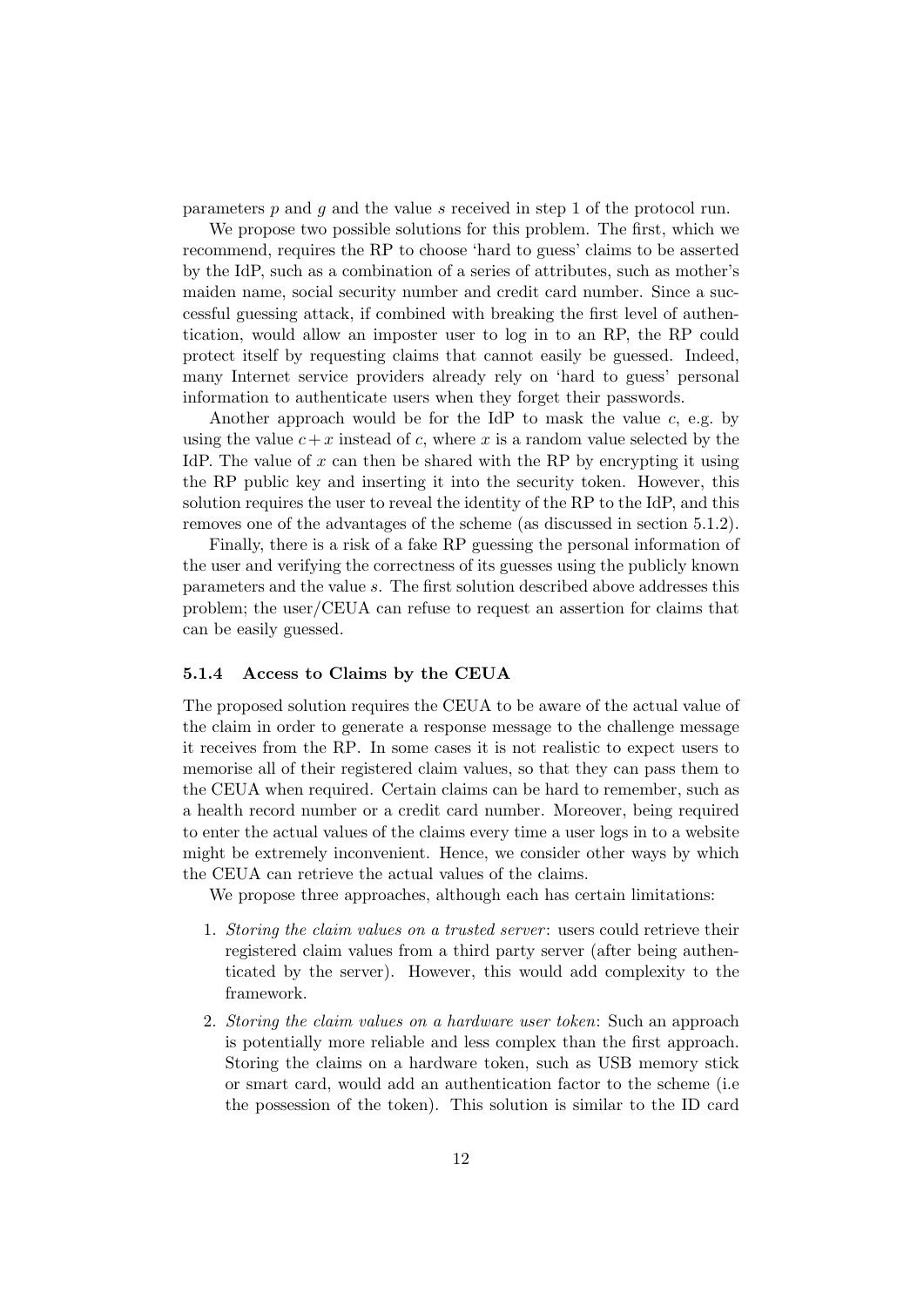identification process used in the real world, where a person needs to present an identification card in order to be authenticated. However, token provisioning and management adds significant user complexity.

3. Retrieving the claim values directly from the IdP by the CEUA: the user could request the IdP to provide it with the claim values, after the IdP has authenticated the user, and prior to requesting a security token. Such a process would have to take place outside the current CardSpace framework. This would mean adding one more message to the framework and losing the additional layer of authentication.

#### 5.2 Performance

The proposed scheme can readily be integrated with the currently deployed CardSpace identity metasystem. Only two steps need to be added to the framework described in section 2; these two steps involve exchanging the zero-knowledge-proof messages, and should take place at the end of the message flow. An additional step may be needed if the third proposed solution to the problem of retrieving the claims values by the CEUA is adopted (as described in section 5.1.4).

Incorporating the protocol into the CardSpace message flow requires some minor changes to the contents of the security token. Other than these changes, the metasystem remains precisely the same (including the security token format, message flow, etc.). Table 1 shows the computational load imposed by the scheme on each system party, where  $E_f$  denotes a modular exponentiation with respect to a fixed base, M denotes a modular multiplication, and  $E_v$  denotes a modular exponentiation to a variable base. Addition and comparison operations have been neglected in these assessments of computational load, because their complexity is much less than that of the exponentiation and multiplication operations.

| Party | Computational load |
|-------|--------------------|
| ЫP    | $1E_f$             |
| CEUA  | $1E_f + 1M$        |
|       | $1E_f + 1E_v + 1M$ |

Table 1: Computational load on system parties

From Table 1 we conclude that the scheme imposes a manageable computational load on the involved parties, given that modular exponentiations can be performed in milliseconds on modern processors.

The shared parameters  $p, q$  and  $q$  can be changed frequently if required, and the task of deploying these shared parameters can be achieved using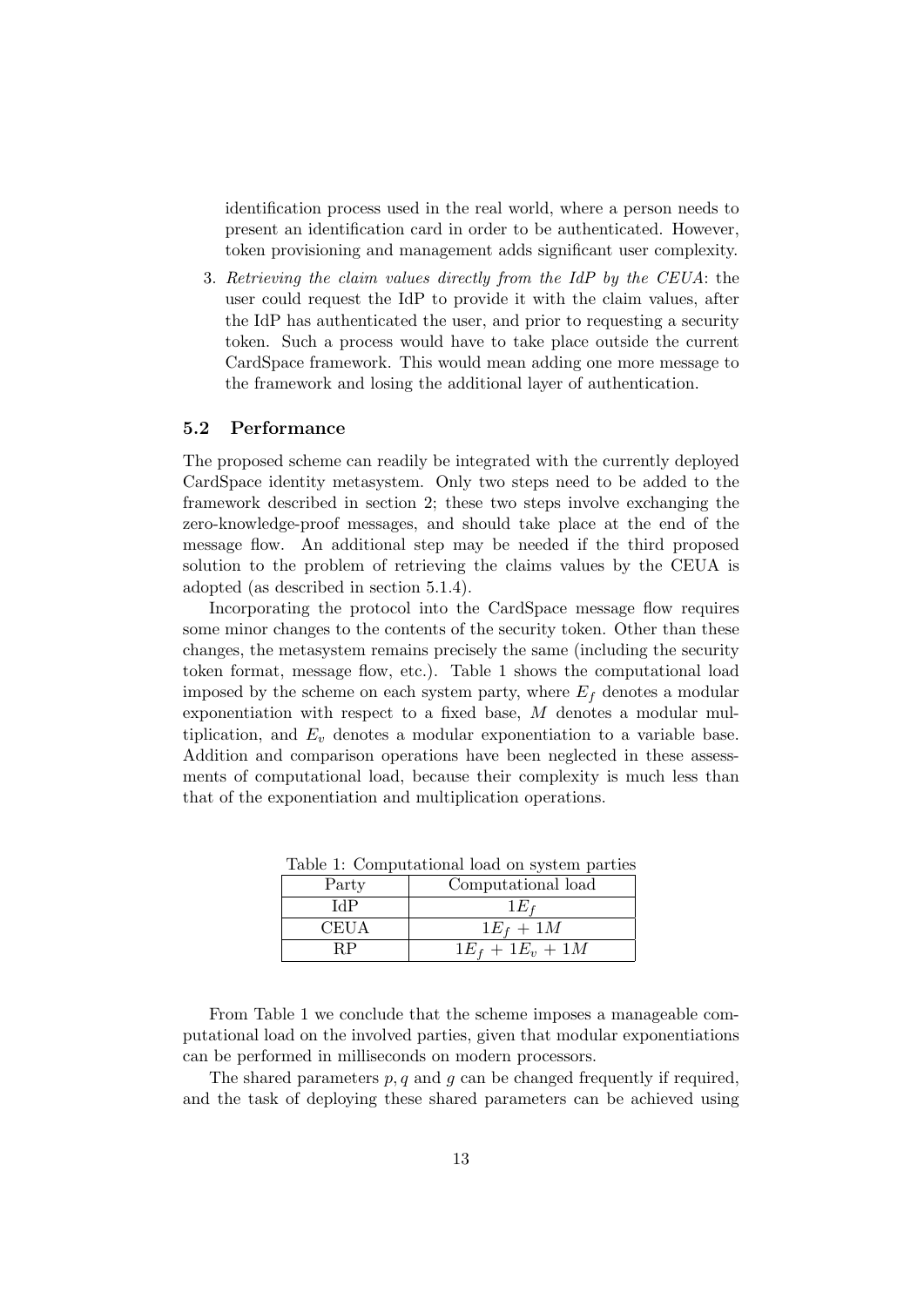one of a number of simple methods, e.g. by publishing these parameters on the IdP website. The proposed scheme has the advantage that it does not require any additional key management.

# 6 Other possible solutions

We now consider three other possible ways in which the two highlighted privacy issues might be addressed. We presented one possible approach in section 4, and we now briefly describe and analyse some other possibilities. Two of these approaches can be combined with the scheme described in section 4, whereas the other is an alternative.

### 6.1 Using Symmetric Proof-keys

One possible way of addressing the reliance on a single layer of authentication involves use of a long-term secret shared by the IdP and a user. Such a secret could be exploited to provide a second layer of user authentication in a variety of ways; in this section and in section 6.2 we consider two approaches of this type. Both involve making use of the CardSpace proof-key.

The first approach requires a slight modification to the *symmetric proof*key service outlined in section 2.2. The IdP and the user must first establish a long-term shared secret  $(k_1)$ , e.g. at the time of user registration with the IdP. This secret could, for example, be generated by the IdP and stored on the user machine or a portable user token (e.g. a USB memory stick or smart card). In order to change this secret (or be re-issued with it), the user would need to conduct a secure exchange with the RP.

In CardSpace, if the symmetric proof-key service is used, the IdP includes an asymmetrically encrypted version of a short-term secret  $(k_2)$  in the security token, using the RP's public key. We propose that the IdP instead includes an asymmetrically encrypted version of the value  $f = h(k_1||k_2)$ , where  $k_2$  is a short term secret, h is a cryptographic hash function, and  $\parallel$ denotes concatenation of bit strings. The encryption uses the RP's public key, just as in the 'standard' scheme, and the IdP sends the short term secret  $k_2$  to the user, again as in the standard scheme.

The CEUA can now re-compute the value  $f$  (using the user stored value of  $k_1$  and the received value of  $k_2$ ) to prove its rightful possession of the security token. Since this value is computed using the long-term secret  $k_1$ , this process adds an additional layer of authentication. That is, if the first layer of authentication between the IdP and the user is broken (e.g. if the password is compromised), the attacker will still need to know the long-term secret in order to access the services offered by the RP. This scheme can readily be integrated into CardSpace.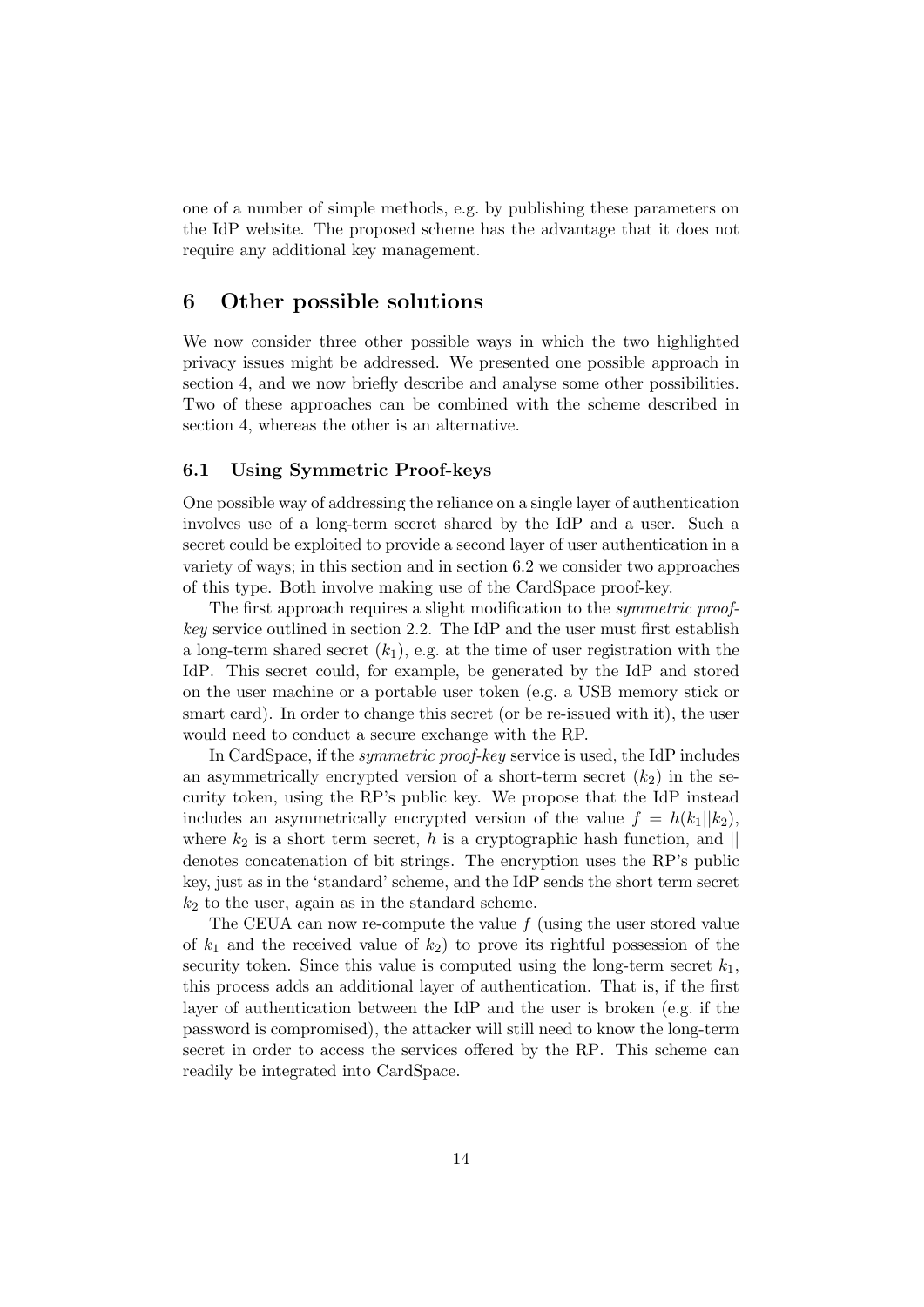### 6.2 Using Asymmetric Proof-keys

A second way of using a long-term secret shared by the user and an IdP to provide a second layer of user authentication involves making a small modification to the *asymmetric proof-key* service, outlined in section 2.2. We present the scheme in the context of a discrete logarithm based asymmetric cryptosystem, although variants for other types of asymmetric cryptosystem may well be possible.

Suppose the user and IdP have agreed on the use of a finite cyclic group G of (large) order q, and a generator  $g$  of  $G$ , where finding discrete logarithms for elements of G with respect to the base  $q$  is computationally infeasible. Suppose also that the user and IdP share a secret integer k (where  $0 < k <$ q). Then, when requesting a token from the IdP, the user generates a random integer x (where  $0 < x < q$ ), and sends  $g^x$  to the IdP instead of sending its public key, as would normally be the case for use of an asymmetric proofkey. The user computes and retains  $(xk \mod q)$  as its private proof-key. The IdP then computes  $g^{xk} (= (g^x)^k)$ , and includes this in the token as the asymmetric proof-key public key.

The remainder of the operation of the scheme is then identical to that for the 'standard' asymmetric proof-key scheme. That is, the CEUA possesses a private key corresponding to the public key in the token. The CEUA can then use this private key to prove ownership of the token.

#### 6.3 Modifying Claim Requests

Another way of addressing the problem of untrustworthy RPs avoids the need for the RP to request sensitive information in the security token provided by the IdP. By doing so, the security token then becomes much less privacy sensitive, and hence providing such a token to an untrustworthy RP is no longer a major issue. That is, instead of seeking to avoid providing tokens to untrustworthy RPs, we attempt to minimise the privacy sensitivity of tokens.

Such an approach requires the RP to know the user information in advance (as is the case for the solution discussed in section 4). We exploit this knowledge by modifying the form of the request provided by the RP. That is, instead of asking for user personal information, the RP asks for the IdP to confirm that specific statements about the user's personal information are correct.

The IdP checks the information provided in the request and, if it is all correct, the IdP responds with a token asserting this fact. Such a token is clearly relatively non-sensitive.

Of course, this does mean that user information might be divulged to someone impersonating a user, since the RP submits its request for a token (which now contains potentially sensitive user information) before the user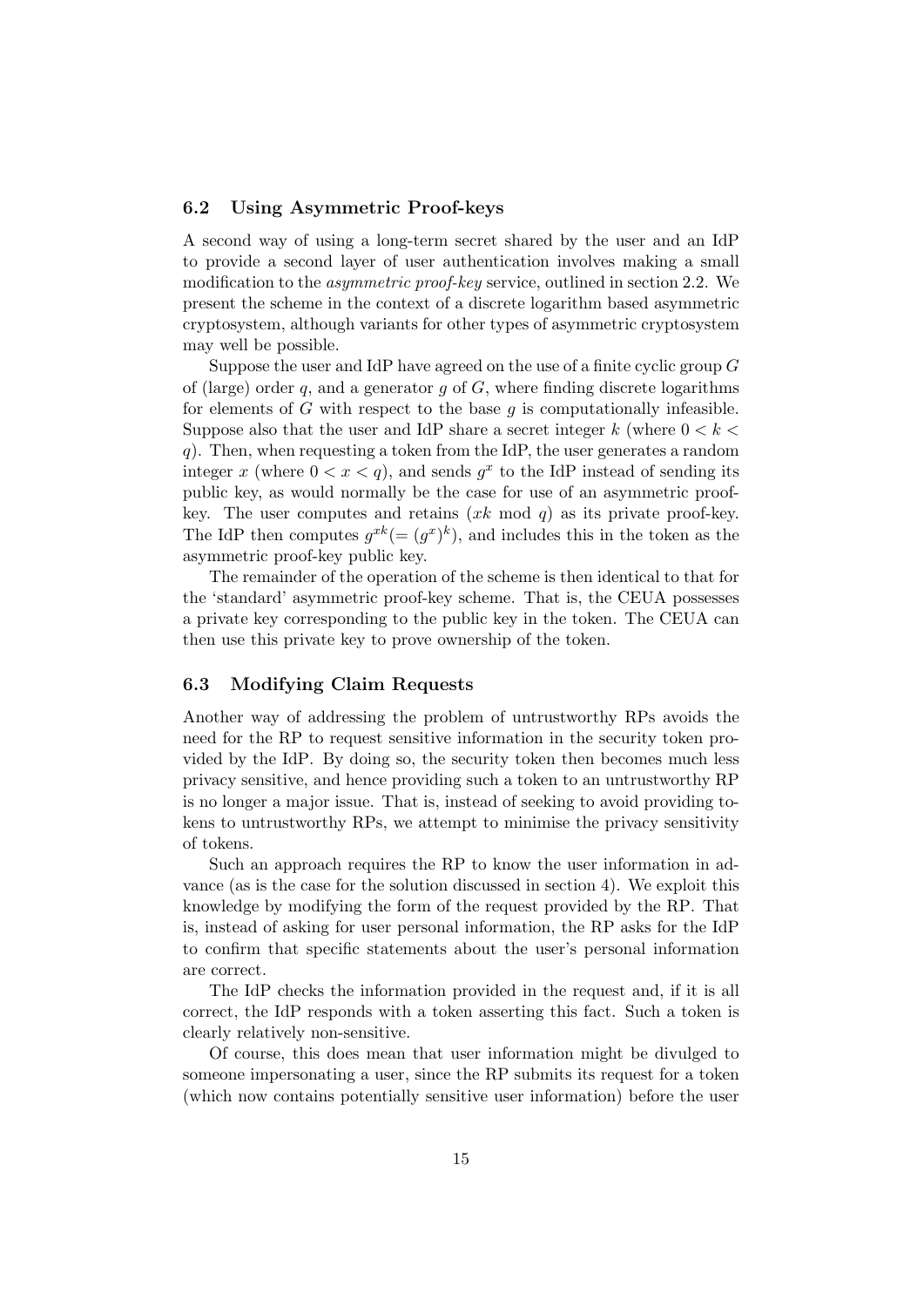has been authenticated. It would appear difficult to address this issue without modifying the framework — for example, if the RP knew which IdP was to be used to provide the token, then it could encrypt its request so that only the specified IdP could read it.

#### 6.4 Combining Solutions

To conclude, we briefly consider how the various solutions we have proposed might be combined. Firstly, it would seem clear that the solutions proposed in 6.1 and 6.2 could readily be combined with the SIT-based solution proposed in section 4. Indeed, if the third modification to the SIT-based scheme proposed in section 5.1.4 was adopted, using one of the solutions in 6.1 and 6.2 would be particularly valuable, as otherwise there would be no second layer of user authentication.

By contrast, the idea briefly discussed in 6.3, i.e. where the RP requests confirmation of specified attributes instead of asking for the attribute values, should be seen as an alternative to the SIT-based scheme in section 4, rather than something that complements it. Of course, the scheme in section 6.3 could easily be combined with the schemes in section 6.1 and 6.2, since they address completely different parts of the framework.

# 7 Concluding remarks

In this paper we have provided an overview of, and outlined certain security limitations in, the CardSpace identity metasystem. We focused on two such limitations, namely its reliance on the user's judgement on the trustworthiness of the RP and a single layer of authentication.

We have proposed a modification to address these two security limitations. The proposal involves applying Secured from Identity Theft (SIT) attributes, based on Schnorr's zero-knowledge protocol, to CardSpace. The scheme may be vulnerable to guessing attacks; however, we have also proposed a variety of measures to mitigate the risk of such attacks. Moreover, we also described three possible means by which the CEUA might retrieve the claim values.

The proposed solution can readily be integrated into the current CardSpace, and only two (or three) steps need to be added to the framework. The proposed solution requires some minor changes to the content of the security token issued by the IdP, and the involved parties need only perform a small number of inexpensive computations.

Finally, we discussed other possible ways of addressing the two identified security limitations. Two of these approaches are based on the use of the proof-key services offered by CardSpace.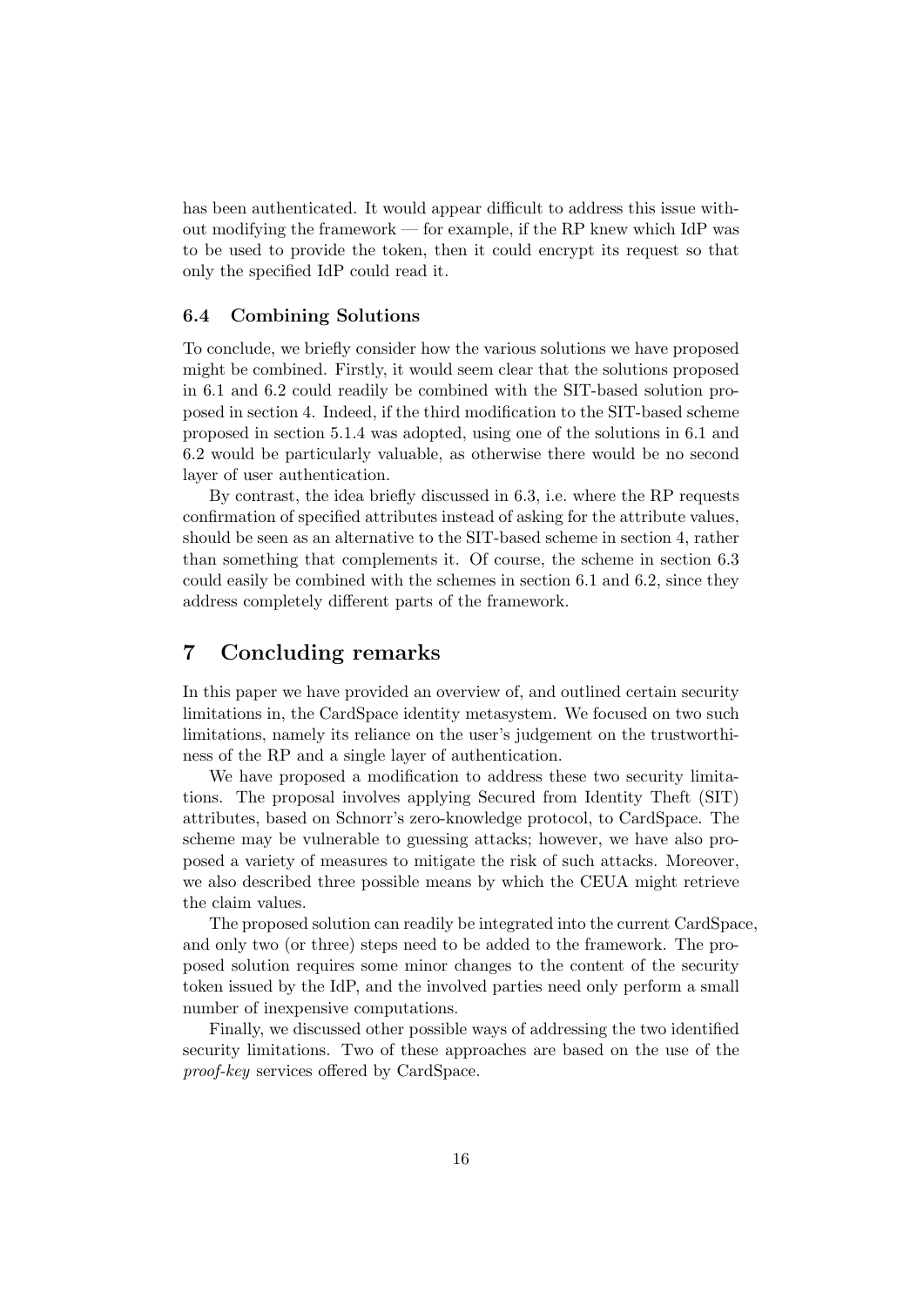### References

- [1] W. A. Alrodhan and C. J. Mitchell. Addressing privacy issues in CardSpace. In Proceedings of the Third International Symposium on Information Assurance and Security, IAS 2007, pages 285–291. IEEE Computer Society, 2007.
- [2] R. Arends, R. Austein, M. Larson, D. Massey, and S. Rose. DNS security introduction and requirements. RFC 4033, Internet Engineering Task Force, March 2005.
- [3] A. Bhargav-Spantzel, A. C. Squicciarini, and E. Bertino. Establishing and protecting digital identity in federation systems. In Proceedings of the 2005 Workshop on Digital Identity Management, Fairfax, VA, USA, November 11, 2005, pages 11–19. ACM, 2005.
- [4] CA/Browser forum. Guidelines for extended validation certificates version 1.0 - draft 11, October 2006.
- [5] K. Cameron. The laws of identity, May 2005. Microsoft Corporation.
- [6] K. Cameron and M. B. Jones. Design rationale behind the identity metasystem architecture, February 2006. Microsoft Corporation.
- [7] F. Curbera, S. Parastatidis, and J. Schlimmer (editors). Web services metadata exchange (WS-MetadataExchange) — version 1.1, August 2006. BEA Systems, Computer Associates, IBM, Microsoft, SAP AG, Sun Microsystems, and webMethods.
- [8] U. Feige, A. Fiat, and A. Shamir. Zero knowledge proofs of identity. In Proceedings of the 19th Annual ACM Symposium on Theory of Computing, 1987, New York, NY, pages 210–217. ACM, 1987.
- [9] M. Gudgin and A. Nadalin (editors). Web services trust language (WS-Trust), February 2005. IBM, Microsoft and Actional, BEA, Computer Associates, Layer 7, Oblix, OpenNetwork, Ping Identity, Reactivity, and Verisign.
- [10] C. Kaler and A. Nadalin (editors). Web services security policy language (WS-SecurityPolicy), July 2005. International Business Machines Corporation, Microsoft Corporation, RSA Security Inc., and VeriSign Inc.
- [11] A. J. Menezes, P. C. Van Oorschot, and S. A. Vanstone. Handbook of Applied Cryptography. CRC Press, 1997.
- [12] Microsoft Corporation. Microsoft's vision for an identity metasystem, May 2005.